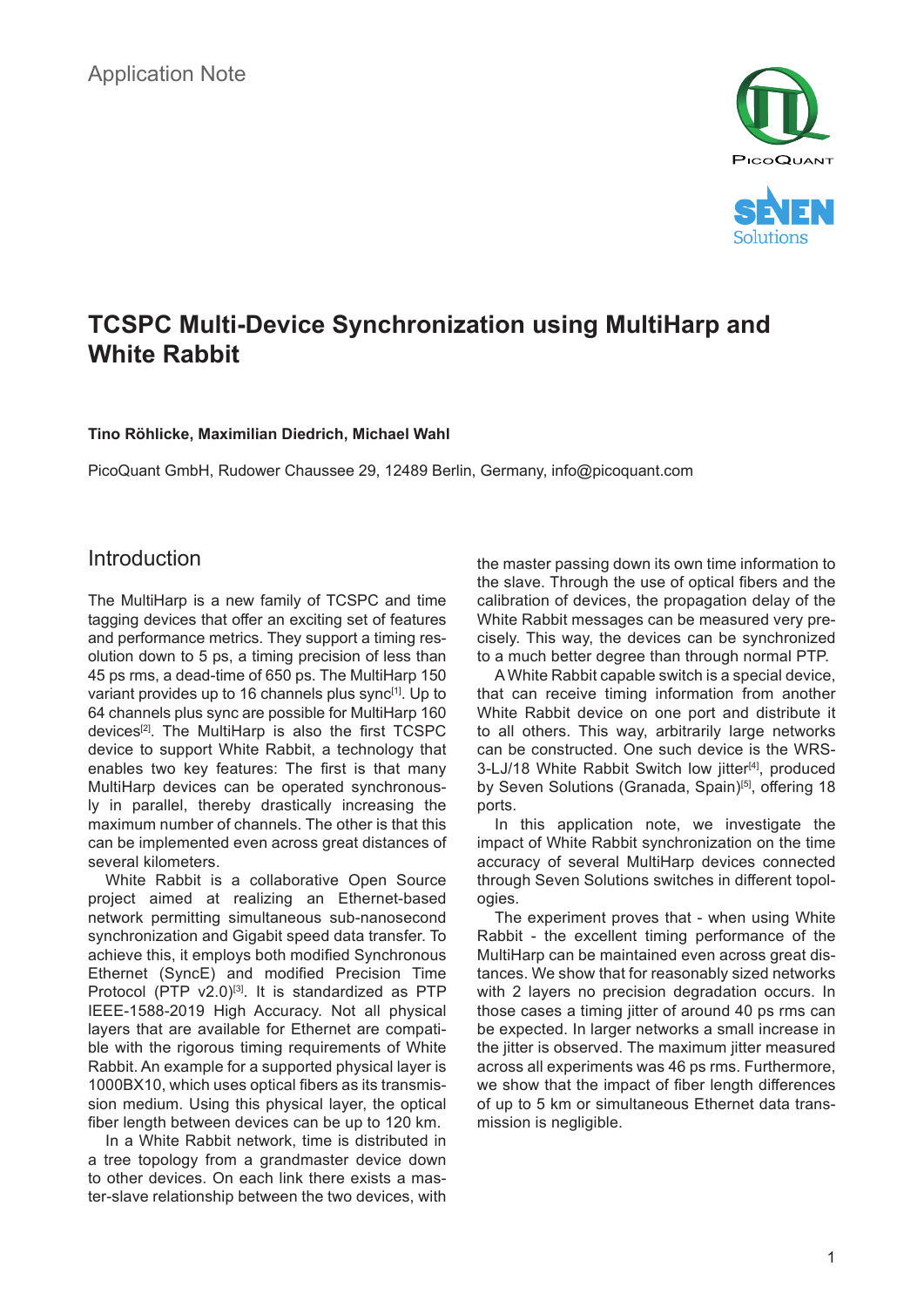| <b>Experiment Name</b>  | <b>Product Name</b>                                  | <b>Notes</b>                                                                         |
|-------------------------|------------------------------------------------------|--------------------------------------------------------------------------------------|
| MH <sub>1</sub>         | PicoQuant MultiHarp 160<br>(MH160-M)                 | 32 ps rms jitter between two local channels                                          |
| MH <sub>2</sub>         | PicoQuant MultiHarp 160<br>(MH160-M)                 | 32 ps rms jitter between two local channels                                          |
| MH <sub>3</sub>         | PicoQuant MultiHarp 150<br>$(MH150-16P)$             | 40 ps rms jitter between two local channels                                          |
| MH4                     | PicoQuant MultiHarp 150<br>(MH150-16P)               | 34 ps rms jitter between two local channels                                          |
| MH <sub>5</sub>         | PicoQuant MultiHarp 150<br>(MH150-8P)                | 32 ps rms jitter between two local channels                                          |
| WRS1                    | Seven Solutions White Rabbit<br>Switch (WRS-3-LJ/18) |                                                                                      |
| WRS <sub>2</sub>        | Seven Solutions White Rabbit<br>Switch (WRS-3-LJ/18) |                                                                                      |
| <b>Blue transceiver</b> | <b>AXCEN AXGE-1254-0531</b>                          | PHY standard: SFP-1000BX10-U4                                                        |
| Pink transceiver        | <b>AXCEN AXGE-3454-0531</b>                          | PHY standard: SFP-1000BX10-D4                                                        |
| PC <sub>1</sub>         |                                                      | Windows PC for measuring data rate as an<br>iperf3 server                            |
| PC <sub>2</sub>         |                                                      | Linux PC for measuring data rate as an iperf3<br>client                              |
| <b>PDL800</b>           | PicoQuant PDL 800-D                                  | Outputs NIM signal at 5 MHz with a 6 ns pulse<br>width on its synchronization output |

## Experimental Set-up

In this experiment we measure the timing precision of several MultiHarp devices connected via White Rabbit and arranged in several set-ups. The goal is to find out how different network topologies impact the timing jitter. For the experiment several components are used. A detailed breakdown is provided in table 1.

The optical fiber lengths were varied for each experiment from 0.6 m to 1 km and 5 km. During the tests PC1 and PC2 were connected to ports of WRS1 and WRS2 used to measure the network data rate between them using the iperf3 application. They were connected through the 1000Baset-T physical layer using copper cables.

MultiHarp devices can make use of the Ethernet network between them in order to negotiate a simultaneous start of measurement. This functionality was used for this experiment. A 5 MHz NIM signal was generated by a PDL 800 laser driver on its synchronization output. This signal was fed through an impedance matched 5-way passive fan-out and into one input of each of the MultiHarp devices. For

each set-up 5×10<sup>6</sup> timing events were collected per MultiHarp device.

Using the MHLib programming library for the MultiHarp systems, a C program was developed to gather the T2 data generated by the MultiHarp devices. As the devices observe the same signal and their clocks as well as starting points are synchronized, the generated data from each MultiHarp can be trivially compared to each other. This way, the timing jitter can be computed.

Several network topologies were tested. They are listed in figure 1. For set-up 1 only a single switch connects all MultiHarp devices into one network, which is two layers deep. Set-up 2 increases the depth by one layer by operating the switch in boundary clock mode and making it the slave of MH1. Set-up 3 is also three layers deep, but the masters are both switches. The MultiHarp devices are spread between two layers in this set-up. Finally, set-up 4 adds another layer by making MH1 the master of WRS2. Set-up 4 is the deepest network that can be constructed using the devices that were available for this experiment.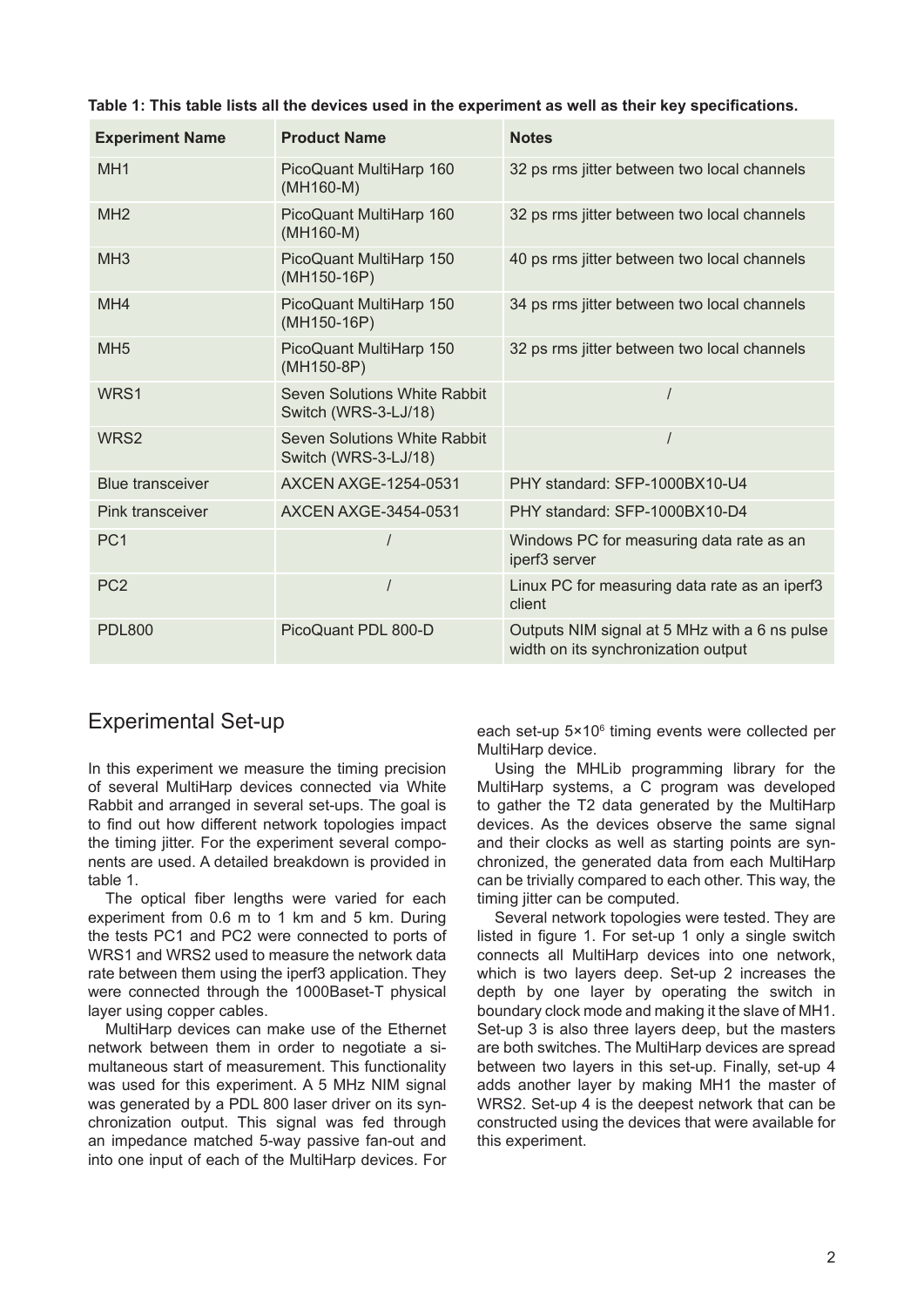

*Figure 1: This figure shows schemes of the four network topologies that were used in this experiment. In each set-up, the green bubbles stand for a MultiHarp 150 or MultiHarp 160 device. The blue bubbles represent the White Rabbit switches. The arrows indicate the direction of the White Rabbit master-slave relationship on each physical link. The arrows are pointing from master to slave. Also shown in red are the two PCs communicating over TCP/IP.*

#### **Results**

The measurement results are shown in figure 2. As the absolute arrival time for each event is recorded by each MultiHarp, we can compute the rms jitter for each pair of devices according to following formulae:

$$
\sigma = \sqrt{\sum_{0}^{N} \frac{(\chi_{N} - \gamma_{N} - \mu)^{2}}{N - 1}} \qquad \mu = \frac{\sum_{0}^{N} \chi_{N} - \gamma_{N}}{N}
$$

where σ denotes the rms jitter between two MultiHarp devices. The variables χ and γ denote the time values measured by the respective MultiHarp devices. N was chosen as 5×10 $^{\rm 6}$  for this experiment.

For set-up 1, we see that the jitter is between 38.2 ps rms in the best case and 40.5 ps rms in the worst case. Comparing this with the specifications of the MultiHarp 150 and the MultiHarp 160, which for both list a datasheet precision of 45 ps rms, this is an excellent result. The average jitter across each device pair is 39.44 ps.

In set-up 2, even though there is one additional network layer - with one of the MultiHarp devices being a master - timing does not degrade substantially. The minimum increases from 38.2 ps to 38.5 ps rms and the maximum decreases to 40.2 ps rms. The average increases by only 0.02 ps rms, which may be a measurement inaccuracy.

A more significant timing difference can be observed for set-up 3. The average timing jitter increases by 2 ps to 41.37 ps rms. Looking at the 2D plot in figure 2, it can be seen that the timing between MH3 and all other devices is noticeably worse. The

jitter between MH3 and MH2 is the largest with 46.3 ps rms and MH3 and MH4 with 44.9 ps rms.

In set-up 4 the average jitter between all devices is 41.95 ps rms. Comparing it to set-up 3, we can see that the timing of MH1 compared to any other MultiHarp worsened slightly. It can also be seen that, again, the highest jitter can be found in combination with MH3. This time MH4 and MH3 have the highest jitter at 44.9 ps rms.

Figure 3 shows distribution of timing differences between two MultiHarp devices in a histogram for



*Figure 2: This figure shows the results from the timing measurements for each set-up in an N:N matrix. The value shown in picoseconds in each cell is the timing jitter between two corresponding devices.*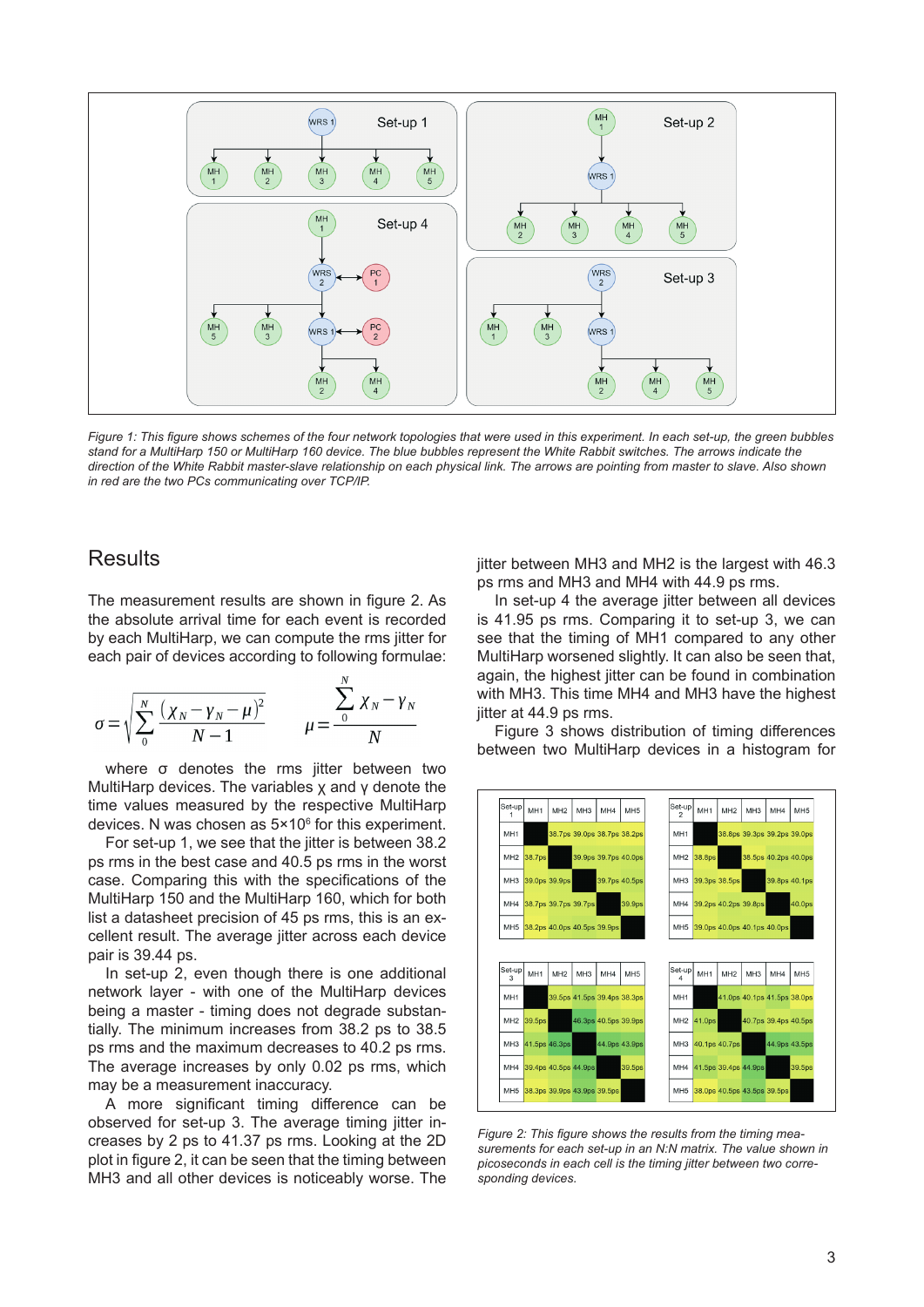

*Figure 3: This figure shows histograms of the time difference between the arrival times across two synchronized devices, shifted by their average values for clarity. The measurements with the lowest jitter (blue) and the highest jitter (orange) are shown as examples.*

the two setups with the smallest and the largest jitter. Repeating those measurements with different fiber lengths did not influence the results in a measurable way. The details of those measurements are therefore omitted for the sake of clarity here.

The data rate measurements between PC1 and PC2 were consistently around 920 MBit/s. As the iperf3 benchmark was run in TCP/IP mode over a 1 Gbit/s Ethernet connection using IPv4, this is close to the theoretical maximum of around 945 MBit/s. No degradation of the timing jitter could be observed while benchmarking the data rate.

#### Conclusion

In this experiment we tested the applicability of White Rabbit synchronization for MultiHarp devices and the flawless interoperability with the WRS-3- LJ/18 by the leading White Rabbit component manufacturer Seven Solutions. We show with set-up one and set-up two, that for networks consisting of only two layers and at most one switch no noticeable degradation of jitter can be observed between the MultiHarp devices. This means that, using the WRS-3-LJ/18 switch and the MultiHarp 160, up to 18 MultiHarp devices can be operated synchronously, thereby enabling up to 1170 channels across those 18 devices. Using MultiHarp 160 devices with 64+1 channels each this means that up to 1170 channels are possible.

Other use cases such as physically distant but precisely synchronized measurement points were tested with set-ups three and four. Here we see that, somewhat expectedly, as the depth of the network increases, the jitter increases. However, there are outliers in these jitter measurements when MH3 was used. Looking at the individual device characteristics outlined in table 1, it can be seen that MH3 has the largest jitter of all the tested MultiHarp devices, independently of White Rabbit. This is possible as small differences in the timing precision can arise through production differences of the devices.

Nevertheless it can be seen that the timing precision is still suitable for many applications. The Ethernet performance of the Seven Solutions switches is close to the theoretical maximum and Ethernet transmission did not influence timing precision.

White Rabbit is a powerful tool that, combined with devices from the MultiHarp device family, can enable researchers to conduct experiments on a scale previously unthinkable in terms of number of channels or the distance between them.